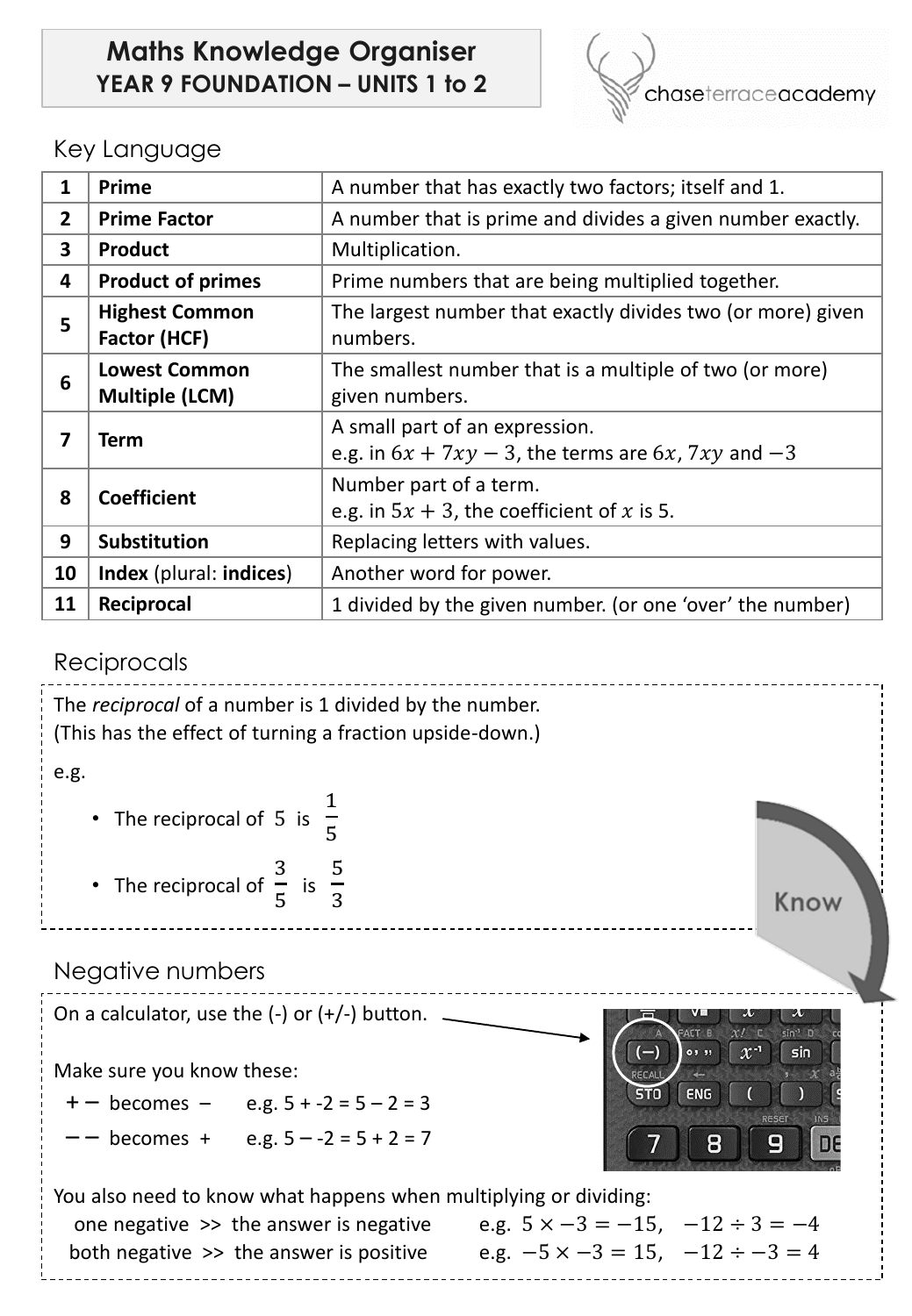

### Prime numbers

A *prime number* has exactly two factors (1 and itself). You should know the first ten prime numbers:

# 2, 3, 5, 7, 11, 13, 17, 19, 23, 29

|                                                   | <b>Fraction</b> | <b>Decimal</b>      | Percentage |
|---------------------------------------------------|-----------------|---------------------|------------|
| <b>Revision</b>                                   |                 | 0.5                 | 50%        |
| Make sure you know the<br>fractions, decimals and |                 | 0.25                | 25%        |
| percentages for these<br>basic fractions.         |                 | 0.333333<br>$0.\,3$ | 33.3%      |
|                                                   | 3               | 0.75                | 75%        |
|                                                   |                 | 0.2                 | 20%        |
|                                                   |                 | 0.1                 | 10%        |